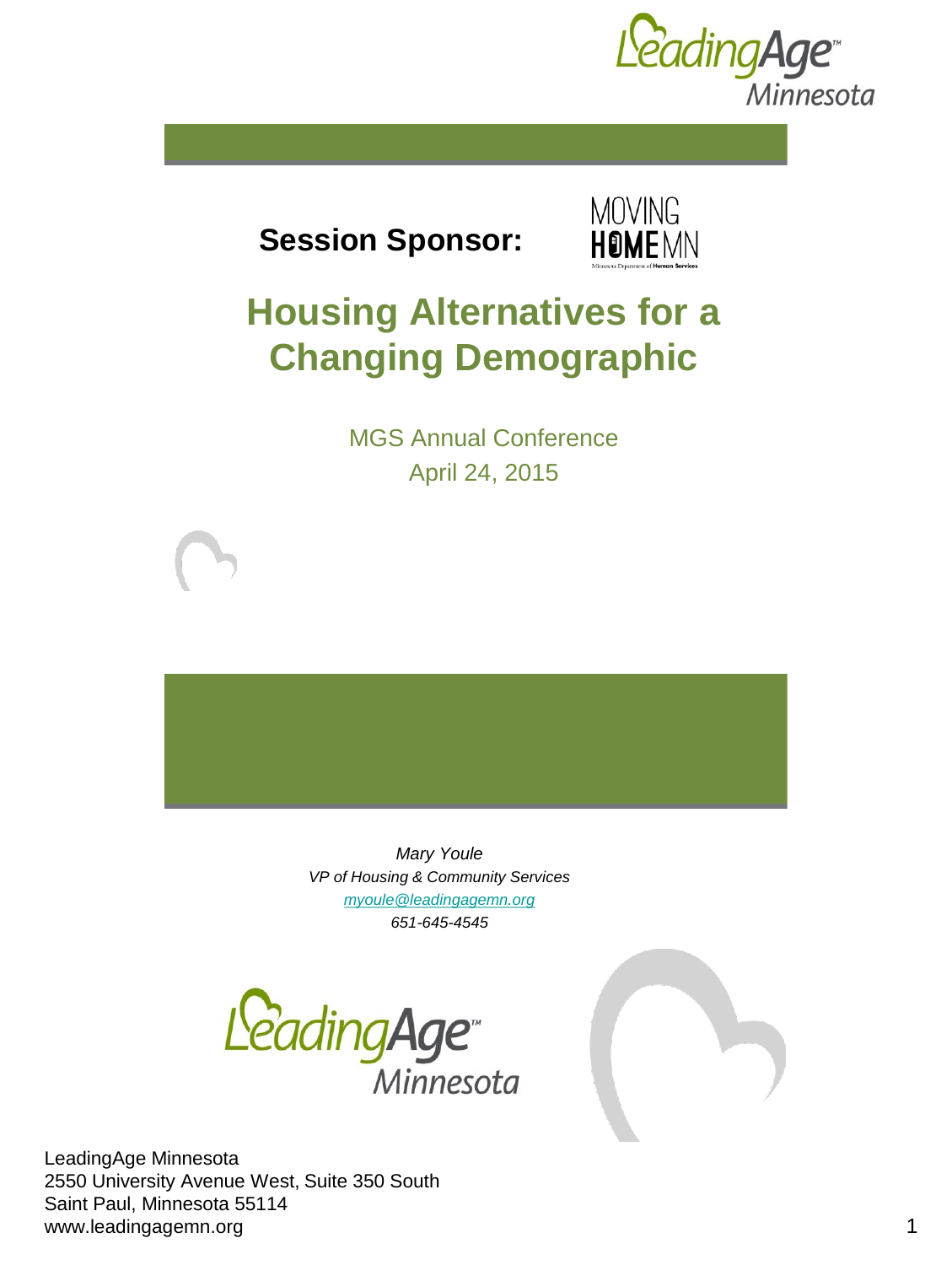

## **My Introduction for today's panel discussion**

- Types of housing serving older adults in Minnesota
- Some of the trends in senior housing in **Minnesota**
- Some of the challenges facing older adults and their housing

# **SENIORS LIVE IN MANY TYPES OF HOUSING**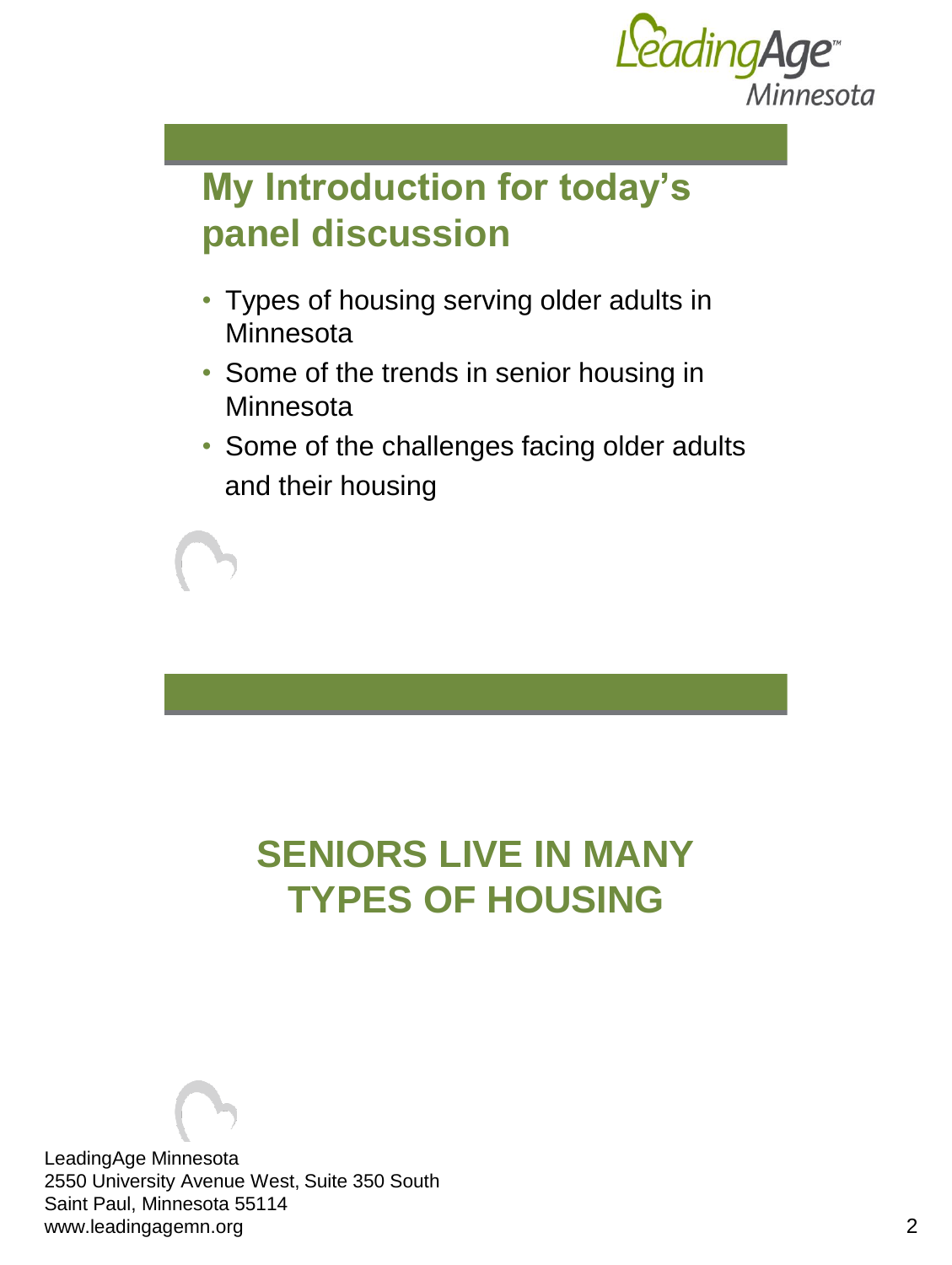

## **Senior Housing in Minnesota**

• Single Family Homes

who are aging in place

- 73% of Minnesota households own their homes
- 53% of low income homeowners (˂30 % HUD median income) are older adults (source: MHFA)
- "Auxiliary" housing in single family areas (popups/granny flats)
	- Apartment created in adult child's home
	- Self contained units if zoning permits
- Senior Condominiums and Cooperatives --Well accepted style of ownership housing in Minnesota --May be limited assistance in arranging needed services for those

### **Multifamily Rental Housing (55+)**

- Affordable Housing
	- HUD subsidized (202s, public housing, etc.), Rural Housing Service, tax credit, etc.
	- Minnesota has been relatively well served with subsidized housing, but some of the stock is old and waiting lists are long in some areas
	- Various services, including assisted living and even memory care, can be provided in subsidized buildings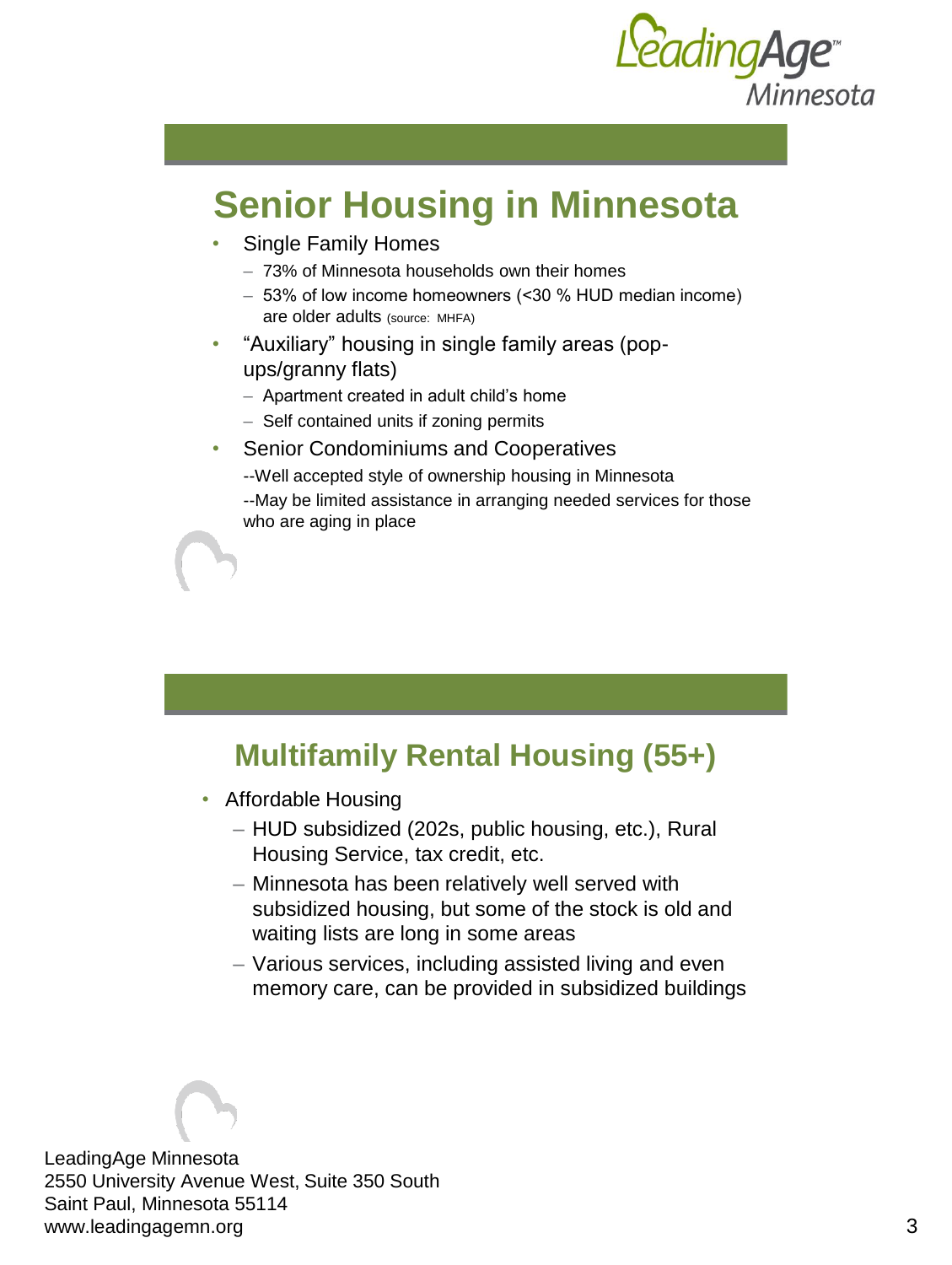

### **Multifamily Rental Housing (55+)**

#### Market Rate rental for older adults

- Services can range from a few supportive services to extensive health-related/home care services
- Assisted living, memory care, care suites
- Townhouses, patio homes (these types can also be developed as ownership housing)
- May serve some individuals on Medical Assistance (Medicaid) and/or on Group Residential Housing—but there are typically limits on how many people on assistance will be served.
- Federal Housing vouchers for seniors are not common.

### **Other Types of Housing Serving Older Adults**

- Small group living with a range of services
	- adult foster care/board and lodging/245D residential settings
	- May be called "Residential Care Homes"
- Campuses and Continuing Care Retirement Communities (CCRCs)
	- A range of living options from independent to assisted living to memory care to care center
- Naturally Occurring Retirement Communities (NORCs)—rental complexes or neighborhoods of single family homes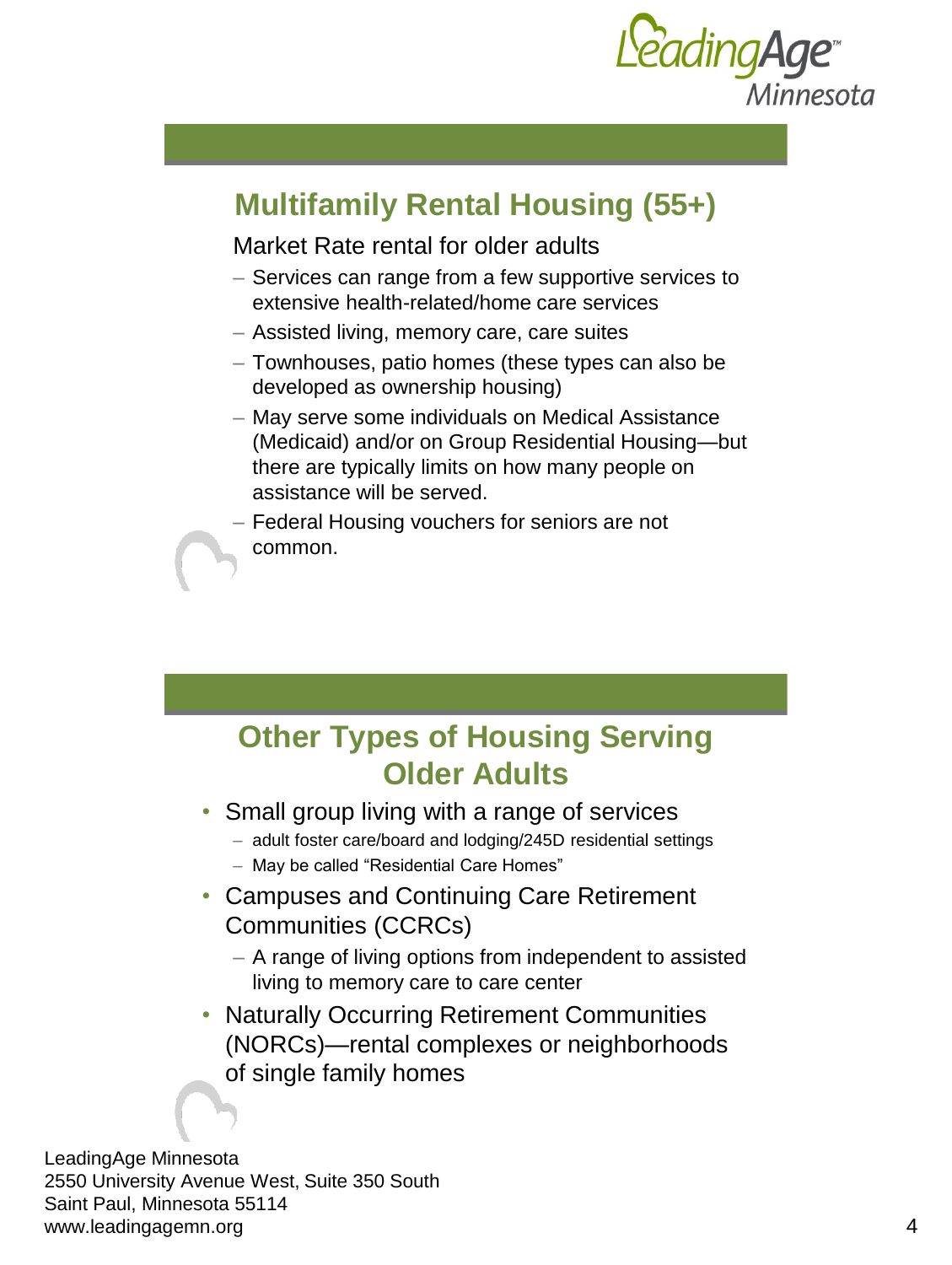

### **Housing-with-Services in Minnesota**

- Minnesota has a unique regulatory system for senior housing that offers/arranges services—registration required for rental buildings for people 55+ that offer or provide various types of services; home care license required for healthrelated services
- 2,229 registered Housing with Services buildings in Minnesota; 1,365 in the 7-county metro area
	- In 2014, there were 62,278 units in HWS buildings compared to 29,521 care center beds
- 75% of HWS units designated as assisted living and 37% as memory care

### **Segments within Assisted Living**

- Specialized, secured memory care
- Residential care homes
- Care suites
	- For those who need more intensive services and high staff ratio
	- Some assisted living programs are working with orthopedic surgery clinics to provide short-term rehab for their patients
- Programs designed for specific ethnic groups or people with specific diagnoses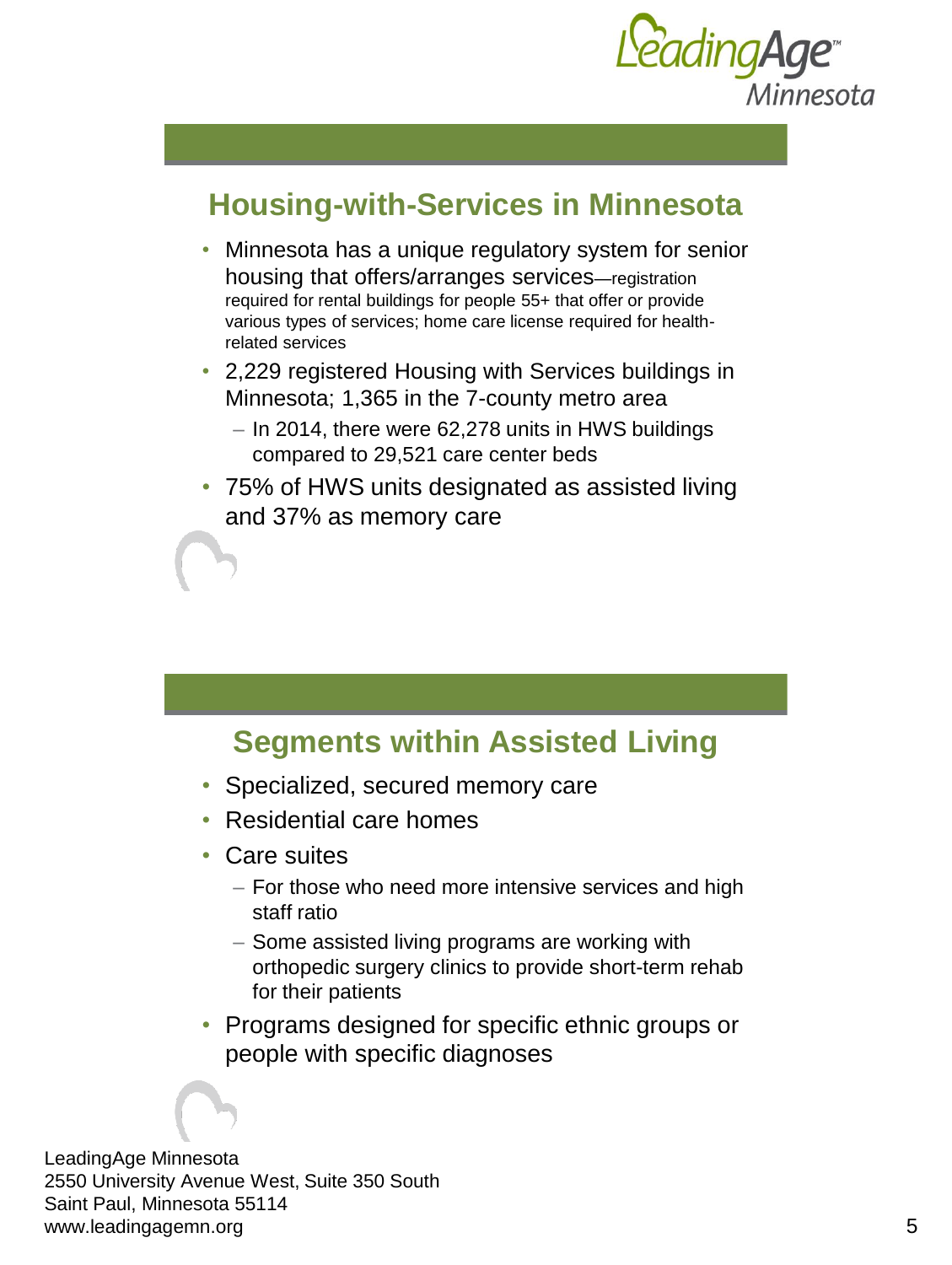

#### **Recent Senior Housing Trends in MN**

- In 2014, many new developments were planned in the Twin City metro area, mostly in the suburbs
	- Only 9.4% of new developments were in Minneapolis/St. Paul. 23.3% in first ring suburbs and 39.4% in second ring suburbs. High land costs in center cities may force seniors to move to the suburbs.
	- However, in 2013, Minneapolis set a goal to develop 35 senior buildings by 2025—with a mix of prices. Several are in the pipeline, including affordable assisted living.
	- 31.5% of new units were "independent;" 26.5% assisted living; 13.7% memory care

### **More Senior Housing Trends**

- More projects moving toward IL/AL hybrid units
	- Some existing projects have changed to this model
	- Also, development of new, large continuing care campuses
- Newer projects are generally filling well—older buildings may struggle and need to upgrade
- Condo/Co-op Units are a Strong Niche Market
	- This model could attract the "younger elderly" who like the idea of home ownership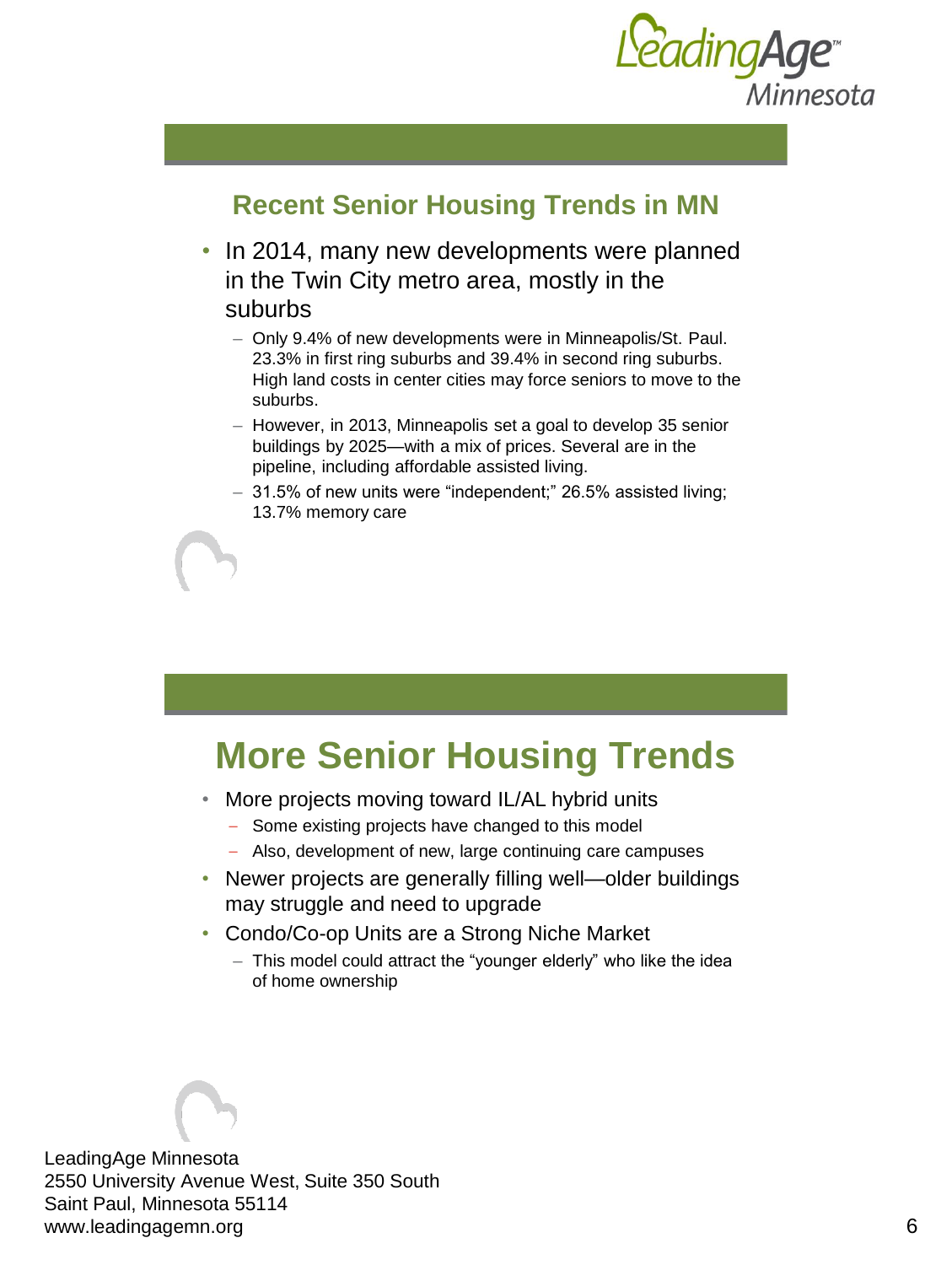

## **More Senior Housing Trends**

- Very Little New Development is Affordable
	- **Federal resources for subsidized housing have** decreased about 30 % in recent years. Little affordable housing in the pipeline.
- Legislative proposal to create CCRC "at home" or CCRC "without walls"
	- **Model has been operating in other states**
	- A wide range of services and guarantees with entrance fee and monthly fee similar to traditional CCRCs

### **Changing Consumer Preferences and Expectations**

- Increasing consumer demand for flexibility in service delivery and charges for services
- Growing consumer expectations even for those of modest means:
	- larger units;
	- washers/dryers in units;
	- technology;
	- pubs;
	- wellness and fitness programs (pools, spas); etc.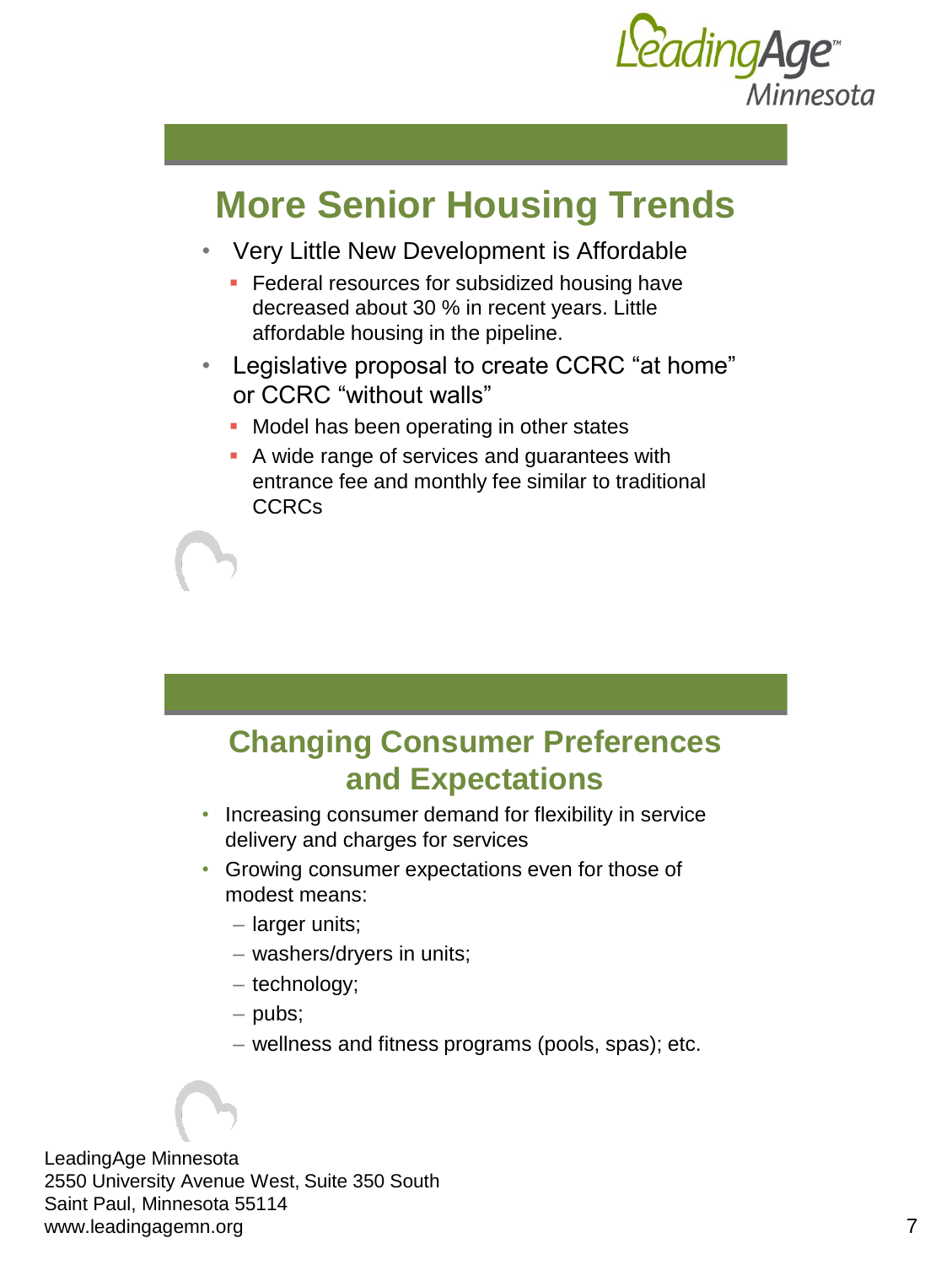

## **CHALLENGES FOR SENIOR HOUSING IN MINNESOTA**

### **Housing Not Designed for Older Adults**

Many older adults live in single family homes or apartments that aren't designed for older adults:

- Need for structural and accessibility modifications
- Need for chore, home care and other services on a scattered site basis
	- Will the workforce be available?
	- Will membership/concierge-type programs (e.g., Beacon Hill model) work in Minnesota?
- Lack of transportation

**Isolation**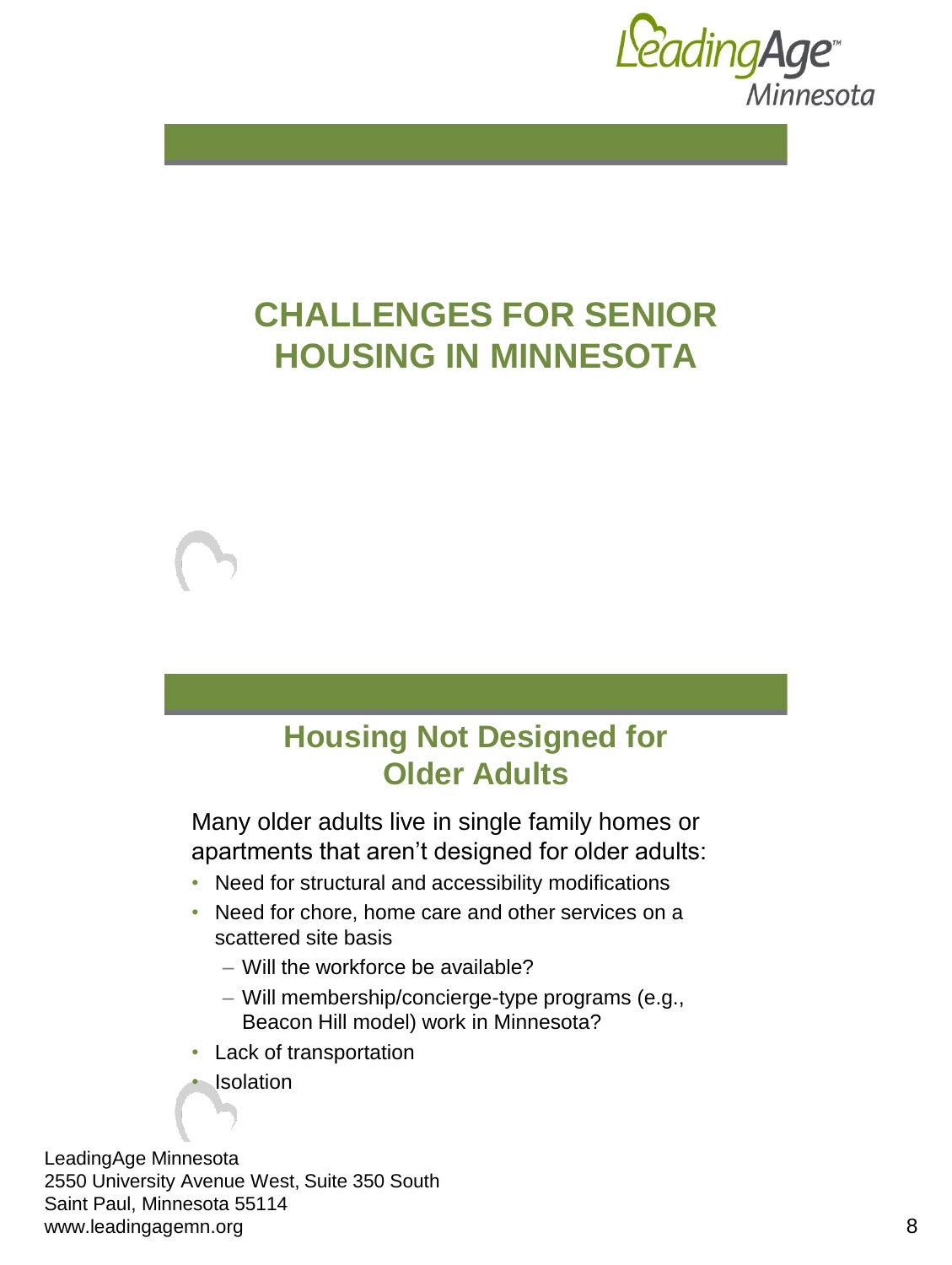

## **Other Challenges**

- Tight rental market is pushing up rents in the general market
- Little affordable housing for lower income households is being developed.
	- The incomes of 40% of senior renter households and 12% of senior owner households ≤ 30% of the state median income (source: MHFA)
- MHFA says the cost burden rates increase as households grow older--One in three of the poorest households age 65+ spent more than 50% of income on housing.

### **Challenges for Low Income Seniors with Service Needs**

- Limited availability of assisted living services in subsidized buildings; even fewer memory care programs in subsidized buildings
- Minnesota's Group Residential Housing Program's rates generally don't meet costs in HWS buildings
	- Maximum GRH payment is \$876/month for lodging and raw food for 3 meals/day
	- Landlords may reserve only a few units at the GRH "discounted" rent level
- Medical Assistance payments are also inadequate to cover the cost of services for many recipients